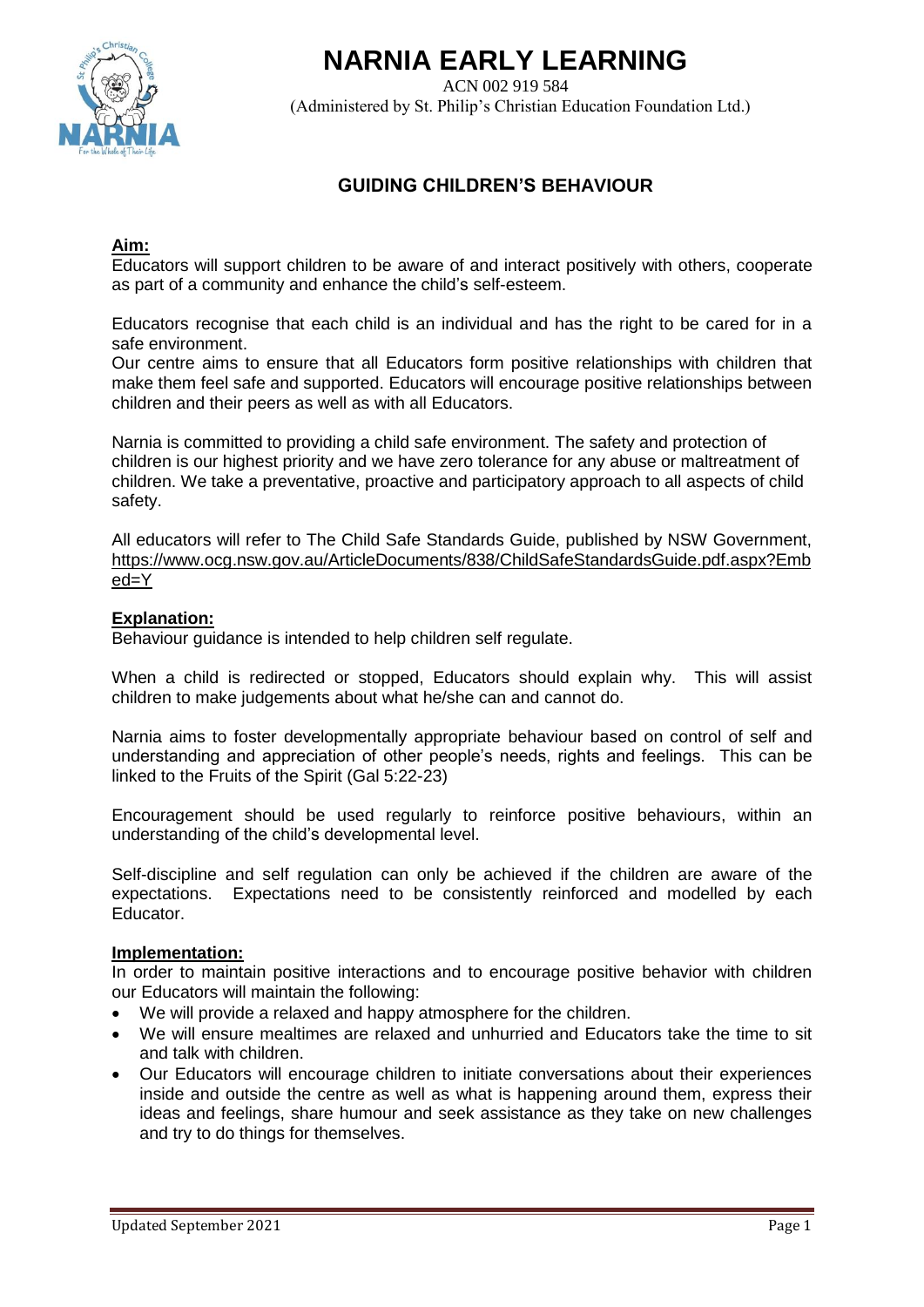- Our Educators will respond sensitively and appropriately to children's efforts to communicate and engage them in sustained conversations about their interests in a positive manner.
- Our routines, planned and spontaneous experiences will be organised to allow for flow and a pace that supports the children's needs including relationship building, physical needs and adequate time for learning.
- Our Educators will be knowledgeable in the communication strategies and non verbal cues and staffing arrangements will support the development of trusting relationships between Educators and children to allow them to feel secure in the centre.
- Our statement of philosophy will be visible
- Our Educators will participate in children's play using children's cues to guide their level and type of involvement while always maintaining a positive approach when responding to children and offering assistance.
- Our Educators will model reasoning, prediction and reflection processes and language.
- Our Educators will collaborate with children about routines and experiences.
- Our Educators will use their interactions with children to support the maintenance of home languages and learning English as an additional language.
- Our Educators and coordinators will use information from their observations of interactions with children to extend the children's thinking and learning.
- Our Educators ensure that there are many opportunities for babies and toddlers to experience relaxed physical contact and close interactions with familiar Educators.
- Our Nominated Supervisor, Teachers and Educators will learn more about the histories, cultures, languages, traditions, child rearing practices and lifestyle choices of families using the service.
- Our Educators will frequently talk with families to get an idea of the non-verbal forms of communication used by their children in order to convey messages such as hunger, needing the toilet, tiredness and emotions.
- Our Educators will allow time to talk to parents about their children. This allows Educators to gain insight into their home life.
- Our centre will implement strategies to assist all children to develop a sense of belonging and confidence through positive interactions between the children and Educators.
- Our centre will gather information from families in the enrolment form in order to be able to provide support for children during the settling in process.
- When children have special needs, our centre will consult with other professionals or support agencies that work with children to gather information that will guide our interactions with these children.

# **BEHAVIOUR GUIDANCE**

## **Positive Behaviour**

Educators will model positive behaviour and guide children's behaviour in ways that promote their self esteem by:

- encouraging children to be cooperative and helpful, to express their feelings and responses to others' behaviour confidently and constructively, and to respectfully guide the behaviour of other children when it is disrespectful or unfair
- supporting children to explore different identities and points of view, to negotiate their rights and the rights of others in a positive, respectful way and to communicate effectively when resolving disagreements
- discussing emotions and issues of inclusion and exclusion, fairness and bias
- encouraging children to listen to other children's ideas, consider alternate behaviour and co-operate to solve problems
- using positive language, gestures, facial expressions and tone of voice when redirecting or discussing children's behaviour with them, and remaining calm, gentle, patient and reassuring even when children strongly express distress, frustration or anger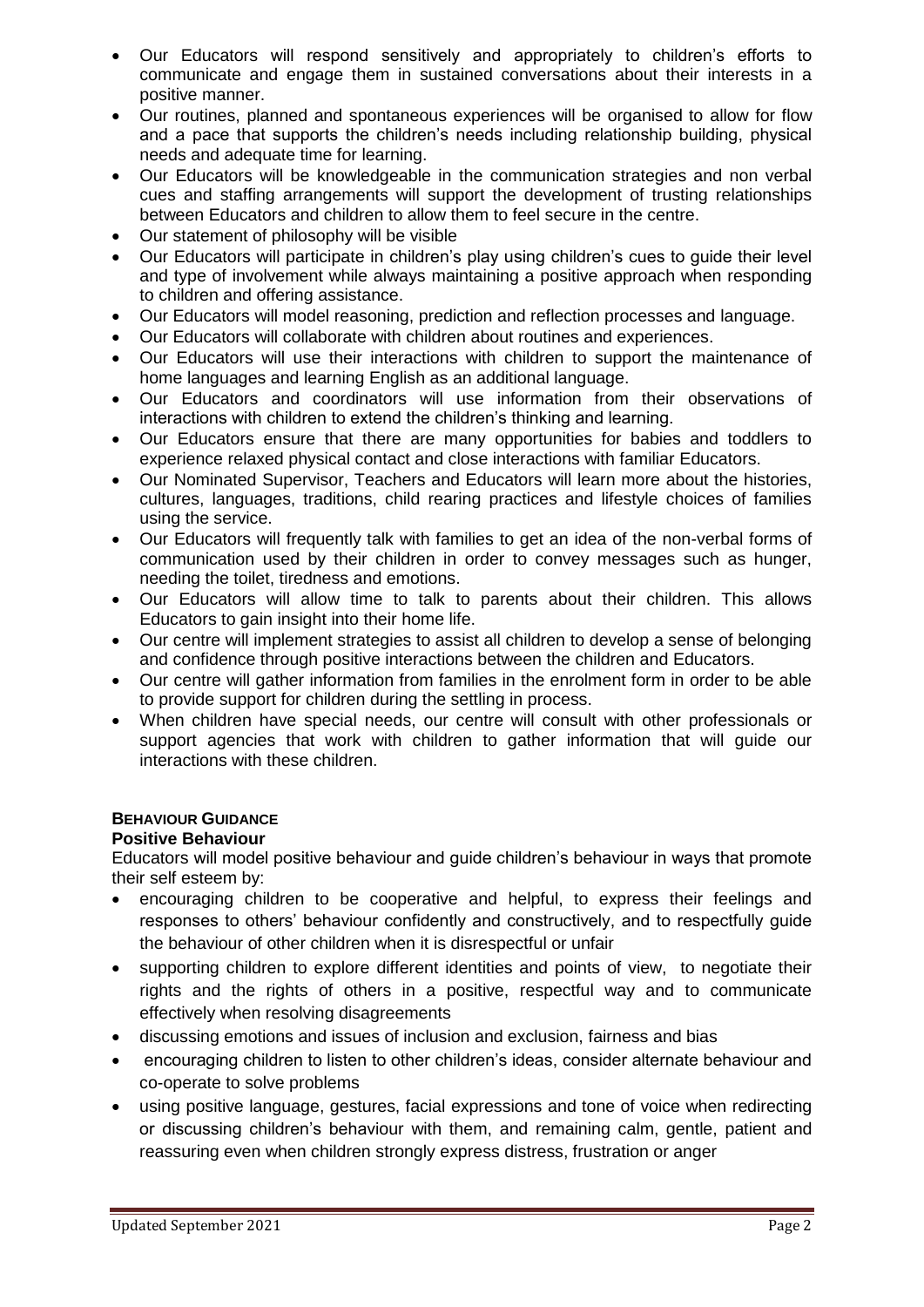- using their knowledge of children's personalities and friendships to help them manage their own behaviour and develop empathy
- using information from families about their children's social skills and relationship preferences to engage children in experiences that support their social development
- speaking in comforting tones and holding babies to soothe them when they are distressed, and responding positively to babies' and toddlers' exploratory behaviour
- intervening sensitively when children have difficulty resolving a disagreement, and helping them remove themselves from situations where they are experiencing frustration, anger or fear
- interacting with children and teaching them how to play in different ways: movement play, object play (understanding and solving problems), imaginative play (emotional resilience, creativity and empathy), social play (friendship and belonging, rough and tumble play, celebrations and ritual play), storytelling (my world, myself and where I fit in), creative play (new behaviours and thoughts) role play
- promoting children's agency by allowing them to be as independent as possible, to try things they see for themselves and experience the consequences of their choices while considering the risk and benefit to others.
- ensuring curriculum includes children's ideas, interests and learning needs and intentional teaching lead by Educators.
- setting up rooms and environments to foster positive behaviour eg room is interesting but not cluttered, defined and obstacle free walkways, resources are attractively displayed.
- supporting children with strategies to deal with their raw emotions eg anger, fear, panic and being patient when children revert to old behaviour if they are stressed, tired, hungry etc.
- ensuring children's basic needs are met, eg they are not hungry or tired.
- supporting children's attachments with staff by sensitively building relationships with the child and family
- allowing children to have uninterrupted play where they can continue their engagement in learning as they explore and improvise and not interrupting a child who is actively engaged in an activity, or forcing a child to share when they are engaged with a resource. This includes reducing unnecessary transitions.
- providing explicit instruction for routines and learning
- understanding that children's comprehension of vocabulary concepts or instructions may require support such as visuals, key word signing, two step instructions or allowing time for a child to process the instruction or information.

## **Inappropriate Behaviour**

Educators and staff understand that inappropriate behaviour is a child's way of saying they need support. Educators will reflect on the reasons for the child's behaviour and develop strategies or a plan with the Nominated Supervisor which can be implemented by all Educators to ensure consistent responses to the child's behaviour at the Preschool.

- Children's behaviour may be inappropriate for a variety of reasons. Some of these include:
- insecure attachment to Educators or families
- emotional immaturity
- insufficient language skills to express their needs and wishes
- attention seeking from negative behaviour
- limited resources and equipment
- a diagnosed or undiagnosed disorder.

Depending on the reason for the behaviour, some strategies for dealing with inappropriate behaviour may include: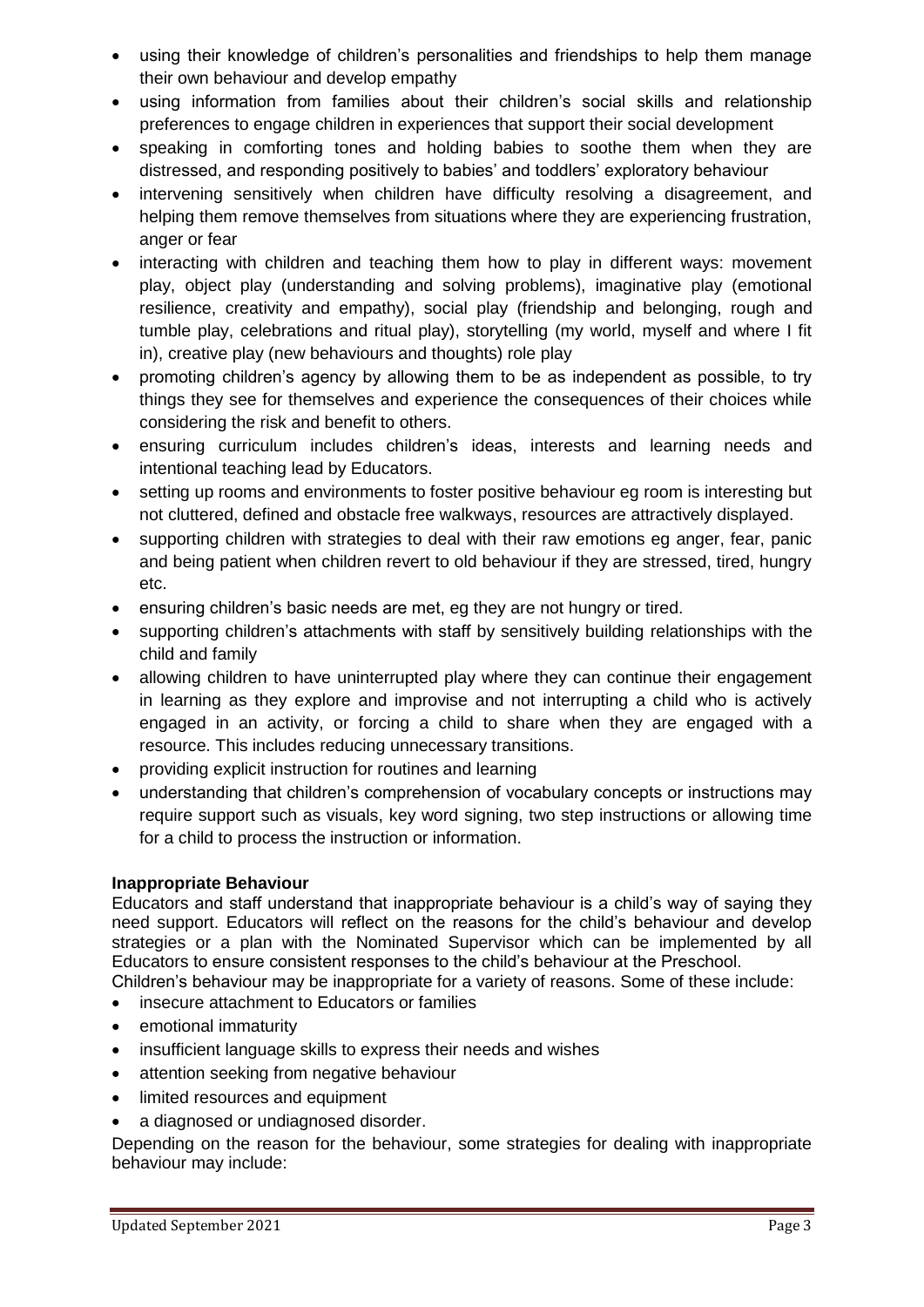- ignoring the negative behaviour and praising the positive behaviour (while ensuring the safety of all children), and ensuring all body language is consistent with actions and words
- using key words with signing and objects or visuals to help children with communication difficulties
- using minimal steps in directions then allowing time for a child to understand eg 3-5 seconds
- using terminology that children understand such as 'my turn' 'your turn' rather than assuming children understand.
- allowing children to develop their reasoning and emotional knowledge by helping them to reflect on their actions
- talking with children about the consequences of their actions, our rules and why we have them, and involving children in the setting of room rules and expectations.
- providing sufficient opportunities for exercise including running which can calm anxious or agitated children through the production of certain brain chemicals
- intentionally teaching behaviours like walking inside, never assuming children know how to do things or behave, and reaffirming those and other positive behaviours

Educators will not isolate, intimidate or subject children to corporal punishment to guide behaviour.

Parents will:

- work in partnership with Educators where concerns are raised about the behaviour of their child
- agree to work with Educators to minimise risk where the child's behaviour is a danger to children and Educators. This may include seeking professional support from, for example a paediatrician, speech pathologist or family support services, or reducing the hours of care until the child's behaviour is supported and risk to others is minimized (see temporary separation policy).

#### **BITING**

All individuals involved in the care of a child need to recognise that at times, some children, for a variety of reasons, attempt to bite other children.

Some reasons a child may bite are:

- Infants Experimental, Sensory Pleasure, Teething
- Toddlers Frustration, fatigue, attention seeking, confined spaces.
- Older Children Deliberate, aggression, special needs.

In the event of a biting incident, Educators will abide by the following procedure:

- Check for broken skin.
- Clean all bites, regardless of whether the skin is broken or not.
- Apply a cold compress to the bitten area
- Contact the families of the child who has bitten and the child that has been bitten.
- Should the behaviour continue, our Educators will work in conjunction with families to develop a Behaviour Guidance plan for the child who is biting.
- Our Educators will complete an incident report for any occasion where a child bites and submit to the Nominated Supervisor.
- Monitor the behaviour of the child who has bitten and use distraction techniques to prevent the child reaching the point where the child feels the need to bite.